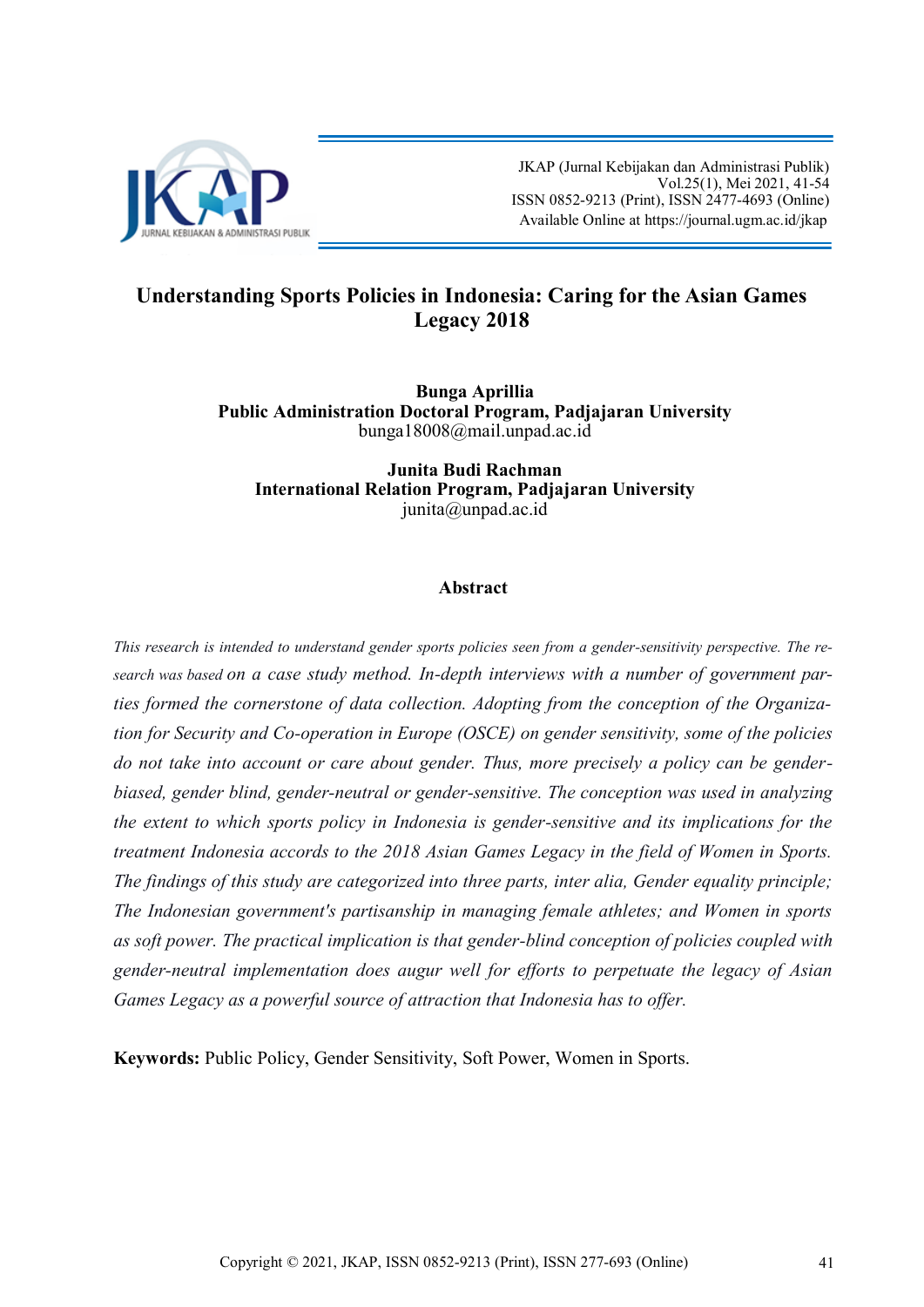#### **INTRODUCTION**

Asian Games 2018 in Indonesia were held between August 18 and September 2, 2018 held in Jakarta - Palembang as a Mega Sports Event (SME) which was one of the most prestigious for countries in The ASEAN. This Asian sports party attracted a lot of attention because Indonesia's impressive achievements in the event. Indonesia won 93 medals, which consisted of 31 golds, 24 silvers and 43 bronzes. Among the 31 gold medals, female athletes contributed 11 gold medals while male athletes won 20 gold medals. The event increased recognition of women athletes. Defia Rosmaniar, who is female athletes in the Taekwondo sport won the first gold in the event. Moreover, other female athletes who contributed to Indonesia's gold medals tally included Linsdwell in Wushu sports and Tiara Andiri Prastika, in Mountain Bikes sports. The research adopted Organization for Security and Co-operation in Europe (OSCE) perception about some of the policies. OSCE categorizes policies into three groups, inter alia, gender biased; gender blind; and genderneutral or gender-sensitive.

Gender-biased policies are policies that discriminate against, while gender blind policies arise when policy makers fail to recognize gender as a key determinant. Meanwhile, gender neutral policies, not have different impacts on men and women, and gender sensitive policies, policy consider factors that are rooted in the gender in the division in work and power relations between men and women; use gender to separate data and calculate

who benefits from policy and who does not, and can contain specific actions that specifically target women. In light of that the objective of this research was to examine the extent to which Law No. 40 of 2009 promotes and encourages the adoption and implementation of gender sports policies that are gender sensitive. Based on preliminary research, sports policy in Indonesia not gender sensitive rather gender blind (Budi, Suryadipura, & Savitry, 2018). The current policy regime, thus, has yet to reflect acknowledgement and recognition of achievements of young women in sports, which leaves doubts and questions about whether the impact of achievements women made in 2018 Asian games has had any impact on public policy in Indonesia. In other words, another interesting question is whether or not, given the fact that after the achievements that women made during 2018 Asian games, sports policies are still not gender sensitive, the government consider the legacy of Asian Games as just a fleeting episode that should be pushed to the sidelines rather than become a veritable source of national pride that cane be engraved and instilled in collection memory for current and future generations.

The spotlight of 2018 Asian games was on two athletes, Lena and Leni.Lena and Leni, were two female athletes in twin takraw sports, who caught most of the world attention and athlete, touched the hearts of many people with their past stories. The attention and inspiration arose from the difficult and challenged life histories of Lena and Leni.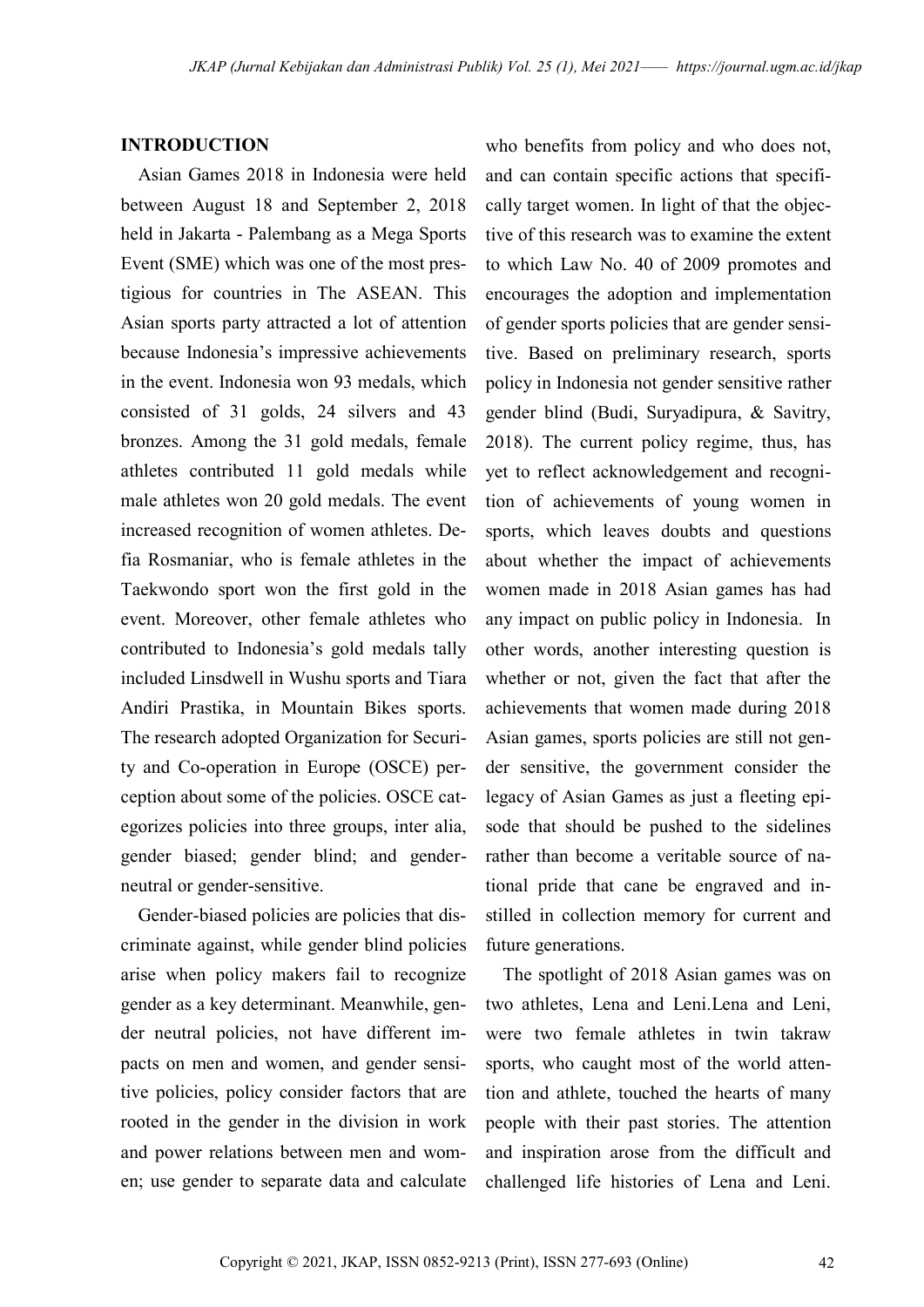The two athletes grew up in underprivileged families, had worked laundry jobs, washed dishes, and even scavenged to earn a living. In the 2018 Asian Games, Lena and Leni earned bronze in the Women's Quadrant number. In addition to the Sepak Takraw sport, during the 2018 Asian Games, paragliding competition was contested for the first time. A female athlete won 3 medals in the sport. Rika Wijayanti was the only female athlete to win a silver medal from the women's team accuracy number and two bronze medals in the women's singles accuracy and women's team cross-country (Suwarno, 2018). The success stories of women athletes in the 2018 Asian Games serve as an important reminder for Indonesia to be serious in fostering, caring and fighting for achievements of athletes by providing and supporting the availability of sports facilities, coaching facilities and more gender-sensitive policy products. Playing its part by providing facilities and implementing policies that show the country's interest and support for sports and athletics, Indonesian government show its serious commitment to engraving achievements of Indonesia sports person and athletes in 2018 Asian games. That way, Asian Games Legacy, especially the Women contribution in Sports, will become an important source of attraction of Indonesia in the eyes of the world (Vuving, 2009). There are three ways legacy of sports achievements can contribute to a country's attractiveness in the world including, brilliance, benignity and beauty (Budi, Suryadipura, & Savitry, 2018).

Adolf Ogi (former president of Switzerland) who once served as an adviser to the UN in the field of sports development and peace described sports as a vehicle or tool that reconciles the State and the world. Sports can be used as a stage or arena to discuss peace for instance served as temporary reuniting force of the two Koreas which have always been at odds. This was rallying call that was the centerpiece of Asian nation's sports week in Incheon, South Korea in October 2014. The two Korea table tennis teams became one and played in mixed numbers during the championship that was held in Qatar in 2011. Striving for 3B (brilliance, benignity and beauty) underpinned by gender sensitive government policies, can become an important source of added value to the country's income as attraction is converted into valuable assets in the country. Lessons from Japan show the value of promoting women in sports can generate to the economy of a country. During 1924-1935, Japan introduced a competition that only involved women (promotion of competitive women's sports in Japan) (Raita, 1999).The policies involved organizing Japanese Women's Olympic Games (JWOG), establishing the Japanese Women's Sports Federation (JWSF), providing support to Women in sports, through the Federation of Sportive Feminine Internationale (FSFI). Consequently, by 1928, Japan was able to create one of the most talented and accomplished female athletes, Kinue Hitomi. Through Kinue Hitomi, Japan was able to showcase to the world the ability of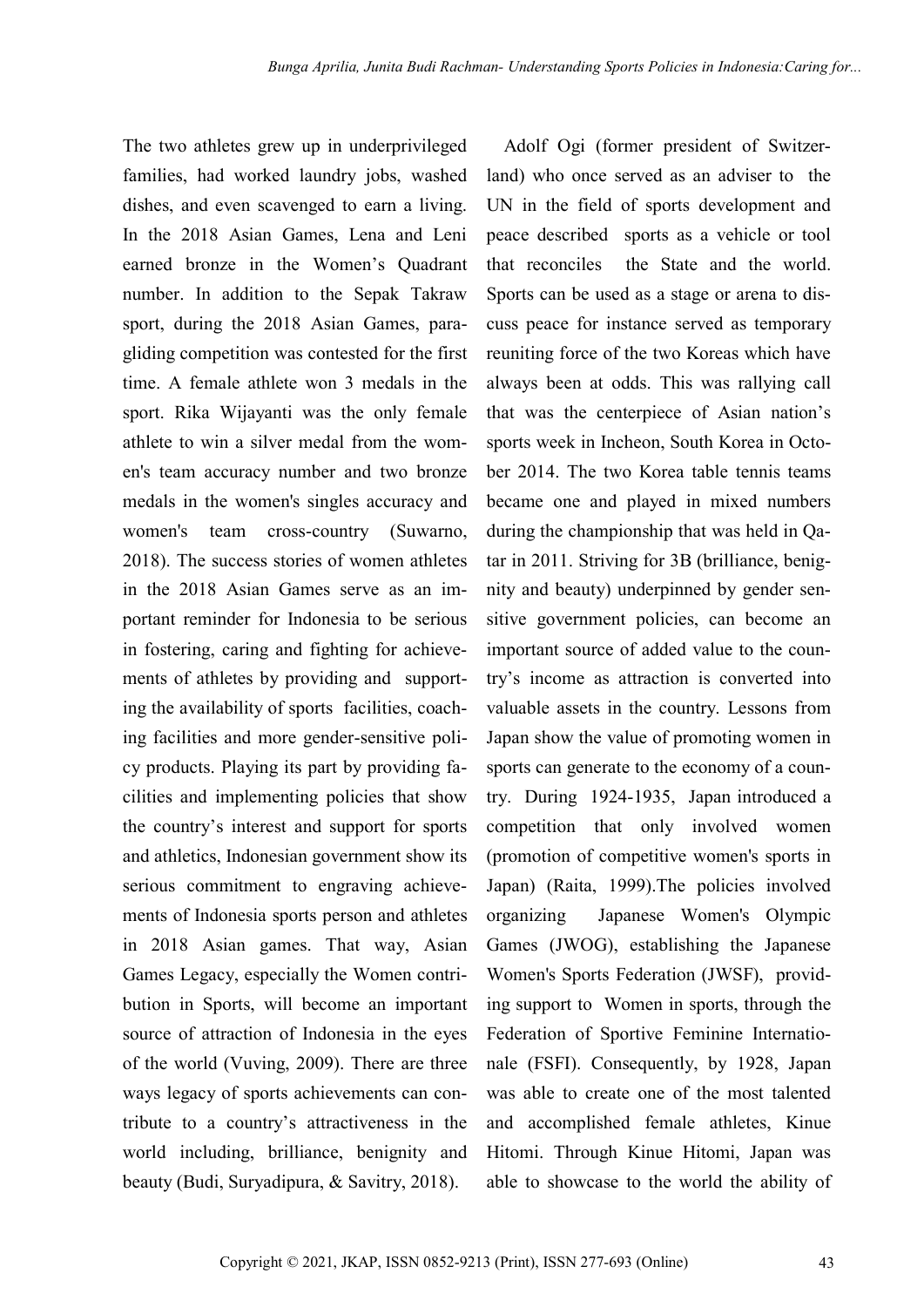women in the world of sports at the Amsterdam Olympic Games. To this day, Japan considers female athletes as an importance source of attraction to the world. Women participation in sports has increased in the last century, especially in the last quarter 25 years. Women of all ages exercise earlier in life and with greater intensity, are today more involved in competitive athletics and other training programs (Kaylani, 2015).

Indonesia implemented Law No. 3/2005 concerning National Sports System (NSS). The scope According to Law No.3/2005, article 17 sports covers (1) sports education; (2) recreational sports; and (3) performance sports (Ma'mmun, 2015). The law mandates that the implementation of sports development must cover the three types of sports simultaneously. In addition, another that covers sports policies is Law No. 40 of 2009 concerning Youth. The implementation of the policy is laid out in Ministry of Youth and Sports Strategic Plan, 2016-2019. Some policy action directions of the Strategic Plan (Kemenpora, 2017) include 1) coordinating partnerships; 2) preparing infrastructure and facilities; 3) strengthening youth and sports organizations; 4) strengthening the role of the community; 5) giving awards; and 6) meeting various requirements through funding (Harahap, 2018). Besides, it is interesting to note that from the perspective of gender sensitivity, sports policies in Indonesia are still primarily masculine. This is reflected in the naming conventions of policies that is biased toward male youth. In fact the way the term

youth is used alludes to a gender other than youth (which refers to men). Indonesia has a national song that refers to other terms besides youth. Young women as reflected in the song "Bangun Pemudi-Pemuda" which was composed by Alfred Simanjuntak to this day continues to an annual fixture that punctuates Indonesian Independence day celebrations and commemoration of Youth Pledge on August 17 and October 28, respectively, every year.

In 2014-2019 in its capacity as a member of the International Olympic Committee (IOC), Indonesia which put forward the principle of gender equality in sports by setting up an executive committee of women in sports in the Indonesian Olympic Committee (IOC) as a National Government Organization (NGO). The inclusion of Women in Sports executive committee has rejuvenated hope for female athletes in Indonesia. Nonetheless, the abolishment of the special commission for women in sports by IOC. which was one of the outcomes of the IOC Special Congress held in Hotel Mulia, Senayan, which was held on October 9, 2019 and attended by almost all the 60 members of the IOC. Shows that female athletes still face formidable obstacles. The promise by IOC in January 2019 to establish a Women's Consultation Council on Sports by IOC remains a promise without any signs that it will be realized in the near future. The hope is that despite the elimination of the executive committee specifically for Women in Sports, agenda on the development and management of ath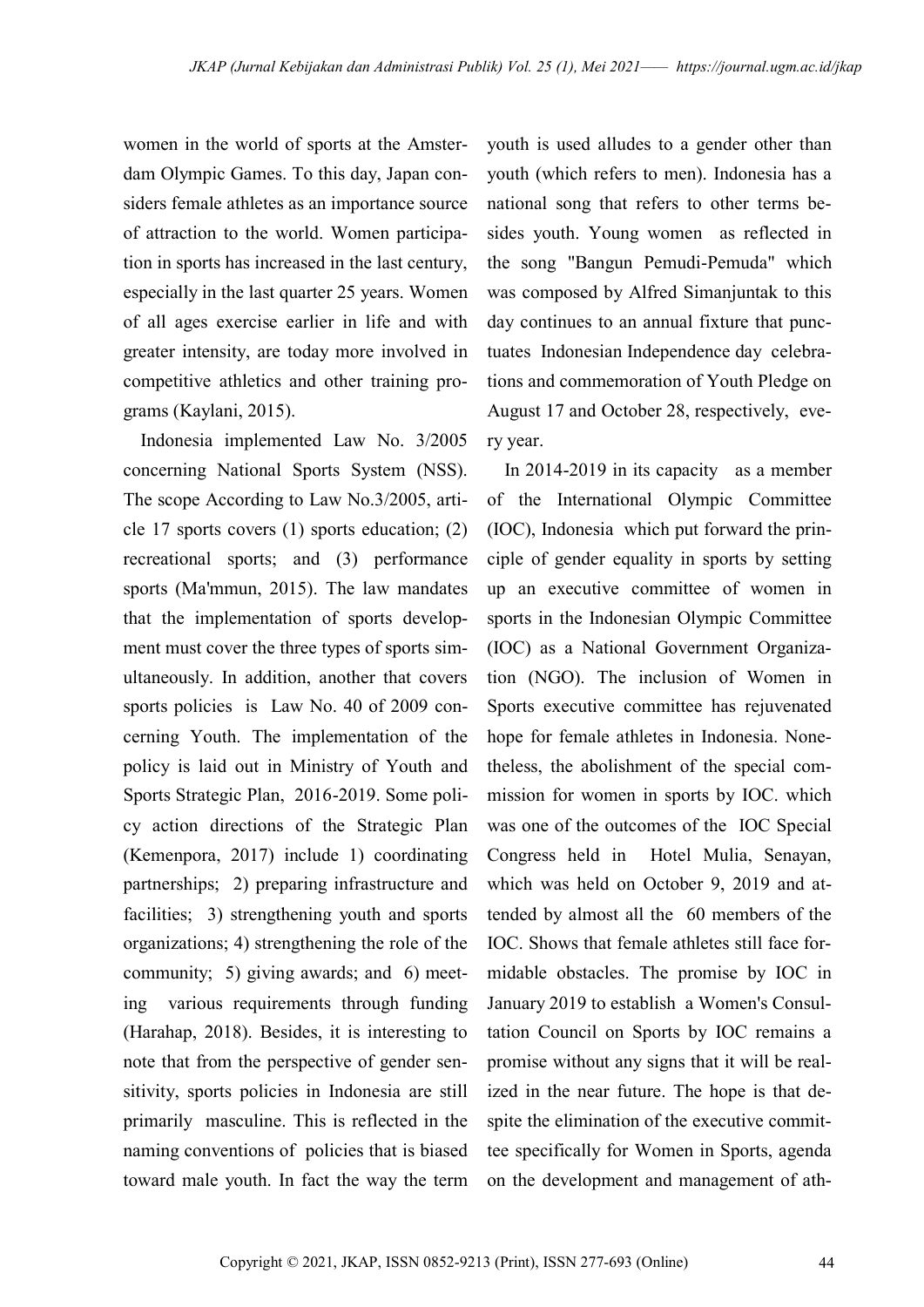letes and female sports administrators in Indonesia will continue through other mechanisms.

Research on bureaucracy is complex as it deals with several aspects including human resources, government organizations, mechanisms, and procedures — government bureaucratic reforms (Yusriadi, 2018). Moreover, the Ministry of Youth and Sports has not paid sufficient attention to empowering women athletes. This is in part because the principle of equality that is used in ministry policies is based on Law No. 40 of 2009 on youth, which is gender neutral. This is corroborated by findings of the National Women's Commission (NWC), which showed that government policies that are not gender sensitive in various fields. To address that, NWC recommends that need for the state to reaffirm human rights, including women's human rights, which is in line with the constitutional rights that underscore the importance of implementing gender-sensitive and non-discriminatory policies (Herlinawati, 2019). In any case, if gender is understood as a social construction, gender differences are not 'natural' but are obtained and enforced, and vary in accordance with certain social and gender settings (Pfister, 2010). To that end, there is need to analyze the current conditions as a way to take measures that will shape the direction of sports participation of women in sports and sports leadership in future. Gender plays an important role in sports, and there should be equality in roles and positions that women and men play in the field of sports. Discrimination based on gender is unnatural but enforced or acquired during the process of growing up. Thus, more gender-sensitive policies are needed. Gender in sports depends on sports activities that are adjusted to gender, such as wushu sports, soccer, and badminton. The need for differential treatment is also due to the different abilities that women and men have. It is this difference that has given rise to wrong assumptions or even thoughts. Differences in the treatment of female and male athletes first came to light and witnessed in public in the 1970s. Women's sports teams received lower funding than men's teams. For example, in 1974 the budget for the sports program for men was five times greater than for women. Even at the University level, the difference is as high as 100 times (Ruslan, 2015).

Previous research on women in sports but none focused on gender sports policies in Indonesia (Rachman, et al., 2019). The concept of gender equality in sports is the focus of a United Nations paper entitled Women, gender equality and sport. The paper emphasizes the role that sports play in promoting gender equality among young people (United Nations, 2007). The participation of women of all ages in sports can promote positive development in various aspects of society including norms, values, and alternative attitudes. The paper raises concern about violence, exploitation and harassment that women face in sports. In its conclusion, the paper implores governments, NGOs and the UN to take measures to promote benefits to society that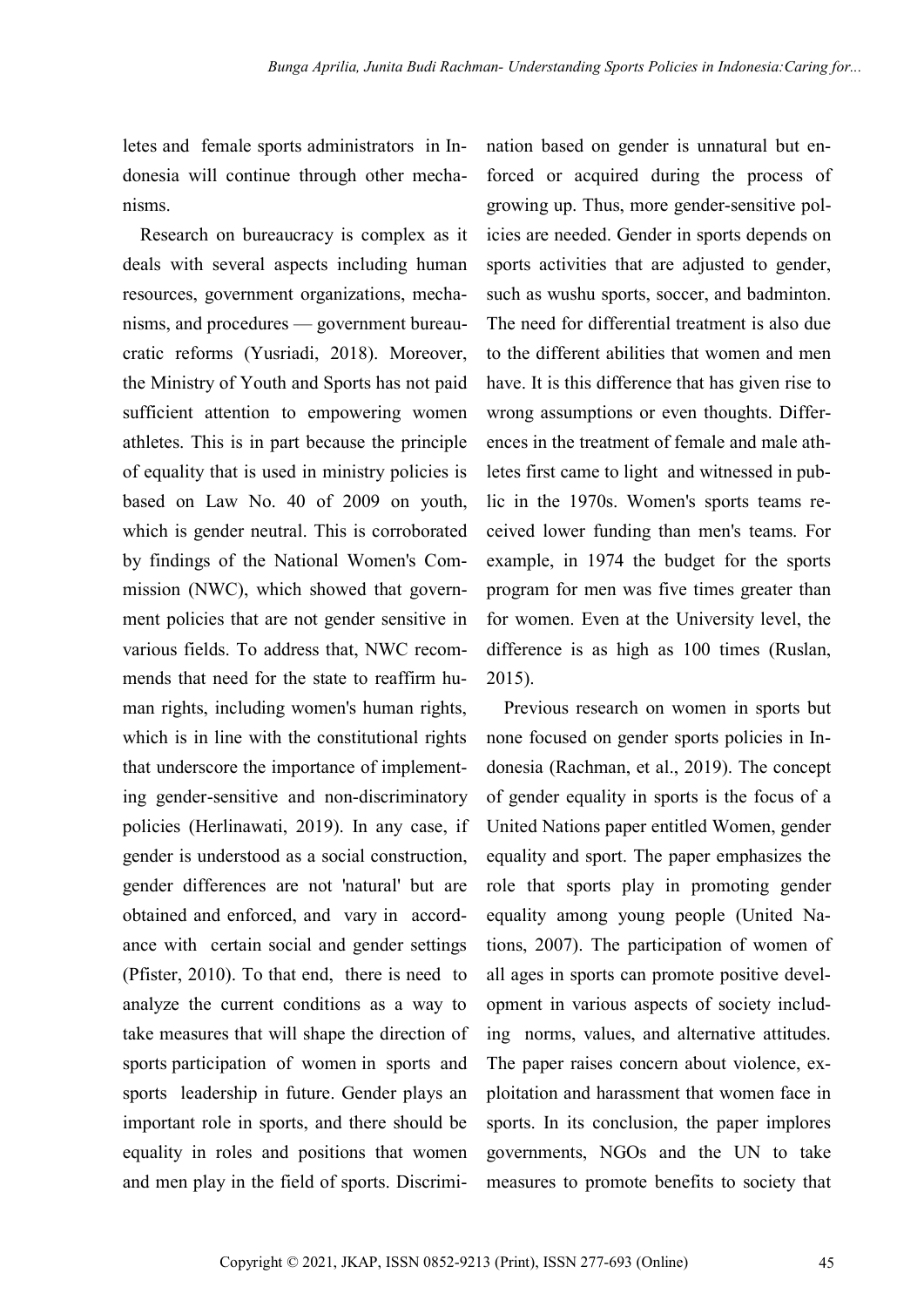are associated with women participation in sports.

In a research on Muslim women in sports, which had the objective of identifying highperforming Muslim female athletes in Indonesia and Malaysia (M, 2017), authors highlighted achievements made, hence urged governments to enhance participation in sports by providing necessary sports facilities. Providing sports facilities that support women participation in sports is only possible if policies that implement measures to mainstream and improve women achievements, including in sports are enacted and based on principles of gender equality and equity.

Barth (1996) in (Sayrani & Sasmita, 2008) opines the need for the existence of humane bureaucracy to develop policies that are nondiscriminatory any groups and sections of society. The notion reverberates with gender justice, which should be one of key principles and orientation of contemporary public administration. Gender justice should be perceived and adopted into practice in accordance with needs. To that end, considering the huge unmet need gender sensitive policies are an urgent priority in the development of Indonesian sports.

#### **METHODS**

The research used case study methodology (Yin, 2002). Case study research is used to describe an entity in the form of a single unit such as an individual, an organization or an institution. Technically, case study method investigates phenomena in real life contexts,

where multi-source evidence is used and boundaries between phenomena and contexts are not explicit. In investigating this phenomenon, authors conducted in-depth interview with respondents including government officials in the Ministry of Youth and Sports and the Ministry of Protection for the Empowerment of Women and Children; and Non Governmental Organizations, in this case, the Indonesian Olympic Committee (IOC). Meanwhile as regards sampling procedures. In a population that is heterogeneous, In phenomena that has high heterogeneity, such are selected in such manner that maximum variation across samples is achieved across. Data collection techniques included interviews, Focus Group Discussion (FGD), documentary analysis of official reports and documents. Jakarta was chosen because it was one of the two located that hosted 2018 Asian Games, the second one being Palembang city. Survey of respondents was conducted at the end of 2019. Respondents were selected based on purposive sampling. The field work involved 14 respondents. Meanwhile, data analysis involved interpreting patterns in collected data in relation to research questions leading to inferences and drawing conclusions and policy implications.

#### **FINDINGS AND DISCUSSION**

The legacy of the Asian Games, especially Women in sports is can only contribute to social and economic wellbeing of society if indeed encouraging, but we see this euphoria is not tactically and strategically welcomed to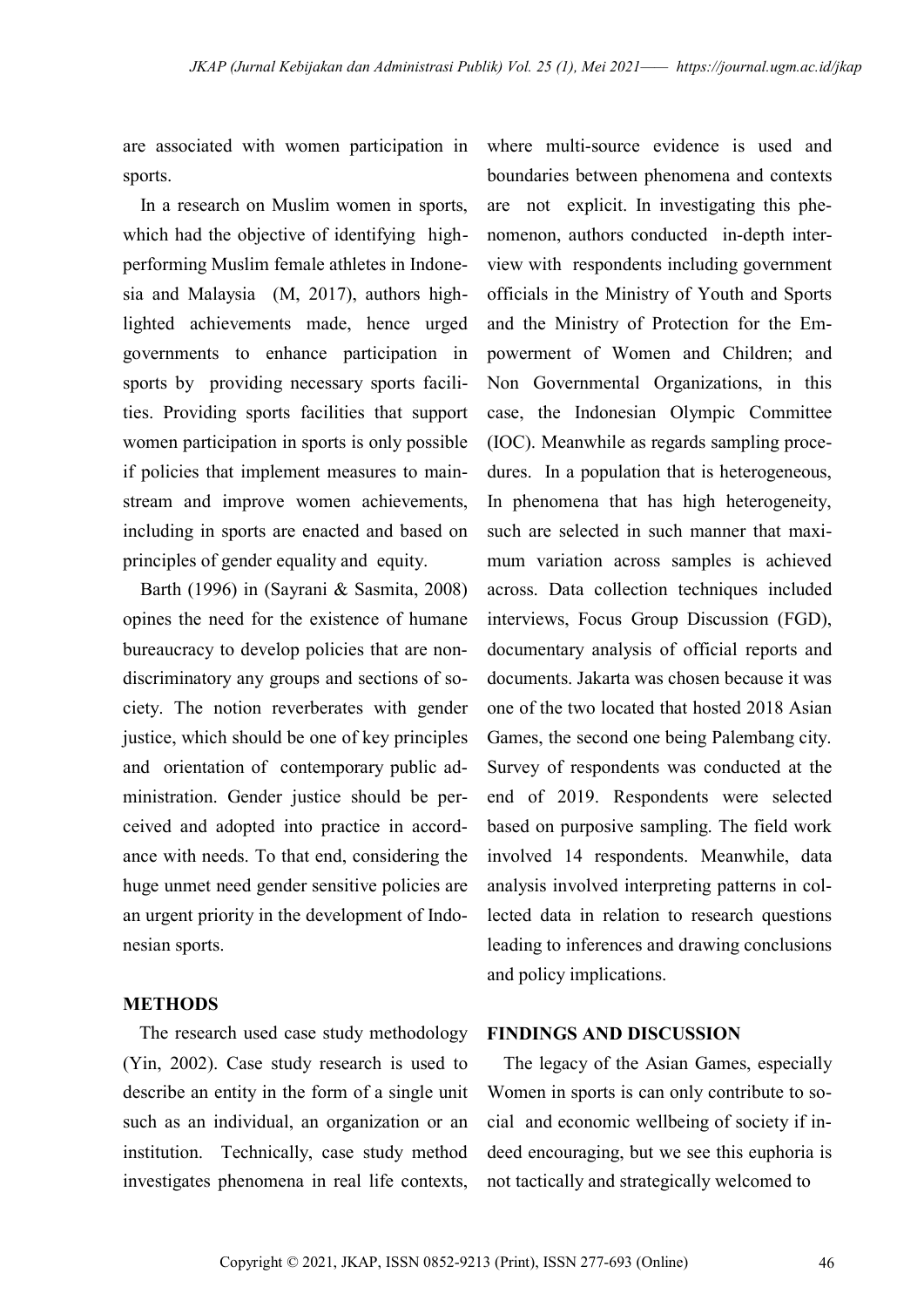| N <sub>0</sub> | <b>Institution</b>                                                                  | <b>Visit's Results</b>                                       | <b>Focus Discussion</b>                                                                                                                                                                              | <b>Narasumber Answer</b>                                                                                                                                                                                                                                                                                                                                                                                                                                                                                                                                                                                                                                                             |
|----------------|-------------------------------------------------------------------------------------|--------------------------------------------------------------|------------------------------------------------------------------------------------------------------------------------------------------------------------------------------------------------------|--------------------------------------------------------------------------------------------------------------------------------------------------------------------------------------------------------------------------------------------------------------------------------------------------------------------------------------------------------------------------------------------------------------------------------------------------------------------------------------------------------------------------------------------------------------------------------------------------------------------------------------------------------------------------------------|
| 1.             | The Ministry of<br>Protection for the<br>Empowerment of<br>Women<br>and<br>Children | The interview was<br>represented by the<br>official on duty  | The role of Ministry<br>of Protection or the<br>of<br>Empowerment<br>Women an Children<br>in caring for female<br>athletes<br>the<br>as<br>selling<br>nation's<br>other<br>to<br>power<br>countries  | The role of Ministry of<br>for<br>Protection<br>the<br>of Women<br>Empowerment<br>and Children to carry out<br>extention functions to<br>all<br>functional/technical<br>ministries<br>such<br>the<br><b>as</b><br>Ministry of Youthh<br>and<br>Sports to focus on women's<br>empowerment,<br>gender<br>equality and<br>also<br>gender<br>budgeting in every activity<br>budget<br>planning.<br>The<br>socialiation that has<br>been<br>carried out for all ministries<br>has only been shown to be<br>successful at the Ministry o<br>Finance. Gener sensivity of<br>each ministry is different so<br>that KP3A has not been able<br>to force it to conduct deeper<br>interventions. |
| 2.             | The Ministry of<br>Protection for the<br>Empowerment of<br>Women<br>and<br>Children | The interview was<br>represented by the<br>official on duuty | of<br>The<br>role<br>the<br>Inodnesian Women's<br>Sports Association in<br>caring<br>for<br>the<br>sustainability<br>of<br>Indonesias<br>female<br>atheletes<br>has<br>been<br>established until now | National and international<br>activities have been held, but<br>funding is still hampered.<br>Funding becomes a dilemma<br>because it is necessary to<br>carry<br>activities.<br>out<br>Currently, national activities<br>intensified,<br>being<br>are<br>for<br>especially<br>the<br>of<br>empowerment<br>retired<br>female athletes. One of the<br>social services is also for<br>female athletes in 2019.                                                                                                                                                                                                                                                                         |
| 3.             | Indonesian<br>Women's Sports<br>Association                                         | Direct interviews<br>with<br>targeted<br>sources             | The role of Women<br>in sports Commision<br><b>IOC</b><br>and<br>its<br>1n<br>relations hip with the<br>Ministry of outhh and<br><b>Sports</b><br>and<br>other<br>government<br>organiations         | That the women in sport<br>commision has not fully<br>implemented the existing<br>program, because by chance<br>it is necessary to prepare the<br>Asean Games which will be<br>held in 6 months. Basically,<br>the existence of a women in<br>commision<br>is<br>a<br>sports<br>challenge<br>for<br>Indonesia,<br>especially in responding to<br>between<br>the<br>synergy<br>government agencies<br>and<br>female<br>also<br>athletes.<br>However the women in sport<br>commision has not been fully<br>amplemented and not he<br>commision is abolished.                                                                                                                           |

**Table 1. Presentation of Respondents, Data Collection Technique and Results**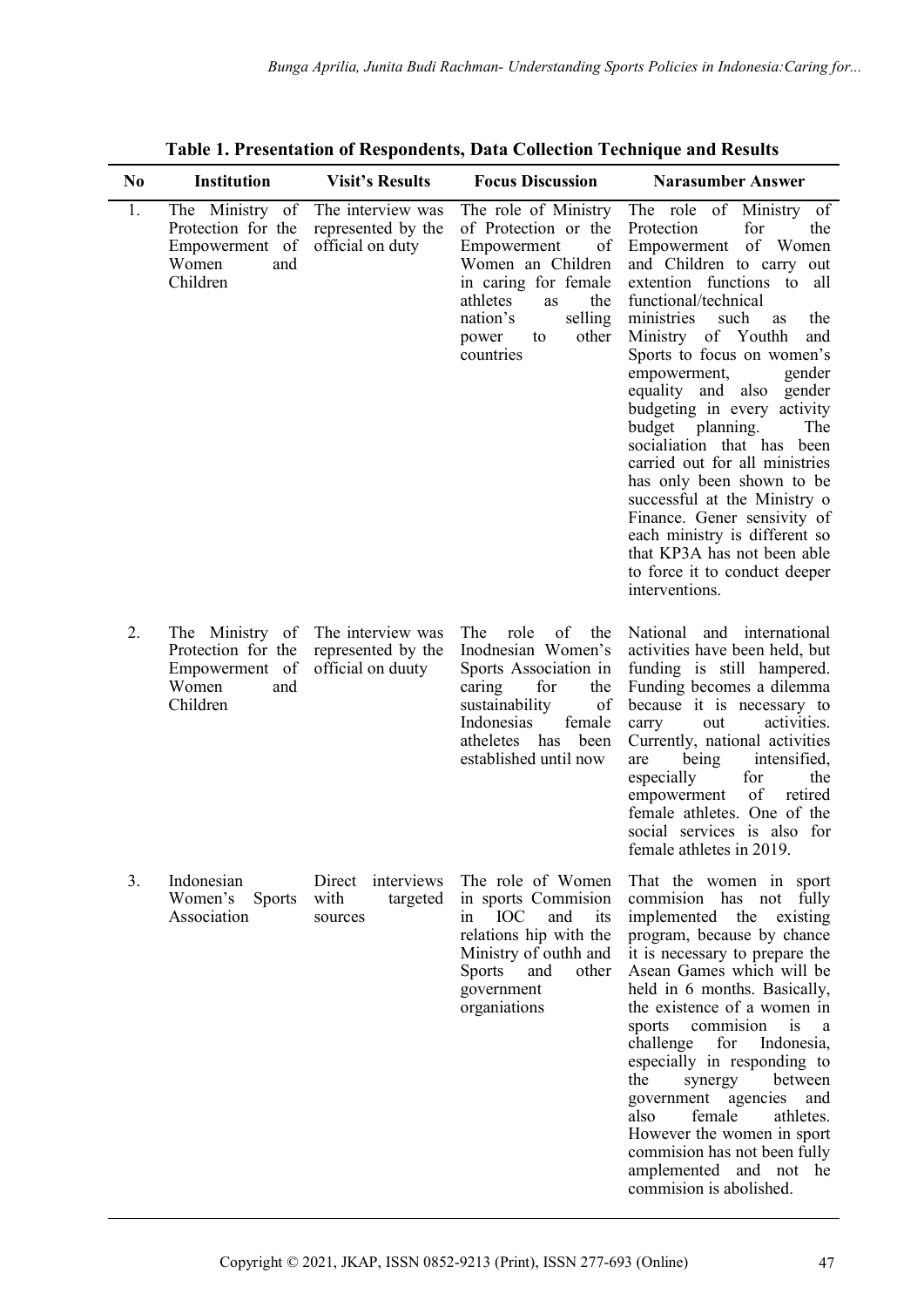be continued until it can become one of the attractions of Indonesia in the eyes of the world. The element of it crafted to become an element of soft power and attraction of Indonesian society to the world. Results of interview provide highlights of the soft power that sports and athletics in general and the involvement of women in particular. The achievements of female athletes in the 2018 Asian Games creates both opportunity and challenges for the Indonesian government. Challenges include the managing the relationships among women athletes and the task of packaging achievements in such a manner that makes them valuable and attractive assets in eyes of other countries. As regards, opportunities of sports, the participation of women in sports and achievements they have made in sports events such as in 2018 Asian games are valuable assets that can be packaged to strengthen the attractiveness of Indonesian society in eyes of foreign countries to general income and wellbeing for the country. Moreover, the government can leverage sports to attract foreign investment and cooperation in the design and conduct of major sports events through the provision of incentives in the development of sports facilities and institutional capacity development to the benefit of Indonesian society.

As regards the orientation of sports policy in Indonesia, using OSCE's definition as reference, based on provisions and terms used , ample evidence points to a gender neutral sports policy. The policies do not use the term gender but use youth, which in most cases denotes male youth in the Indonesian context. To that end, sports policies do not specifically empower and provide protection to female athletes. Consequently, the existence of a gender neutral policy led to lack of sufficient government appreciation of the achievements of women athletes in the 2018 Asian Games. Results of interviews are presented in three section including results on the principle of gender equality; government's partisanship in managing female athletes; and Women in sports as a source of soft power.

#### **Principle of Gender Equality**

Article 2 of Law No. 40 of 2009 concerning the principle of equality stipulates that the "principle of equality" requires youth development is conducted based on the principle of equality of service. Based on an interview conducted with the Ministry of Youth and Sports, the principle of equality requires that gender is not used as a reference in providing opportunities between individuals. In others words, women and men are treated in the same manner. The implication of that is that sports policies by underscoring the importance of equality do not subscribe and based their actions on an individual's gender. This means that sports policy is not gendersensitive in that programs and projects do not specifically accommodate women interests and concerns. Consequently, in any sporting event, there are constraints that are put in place because of one's gender, rather the ability. The argument received confirmation from an IOC representative who noted that the principle of equality as guidance in imple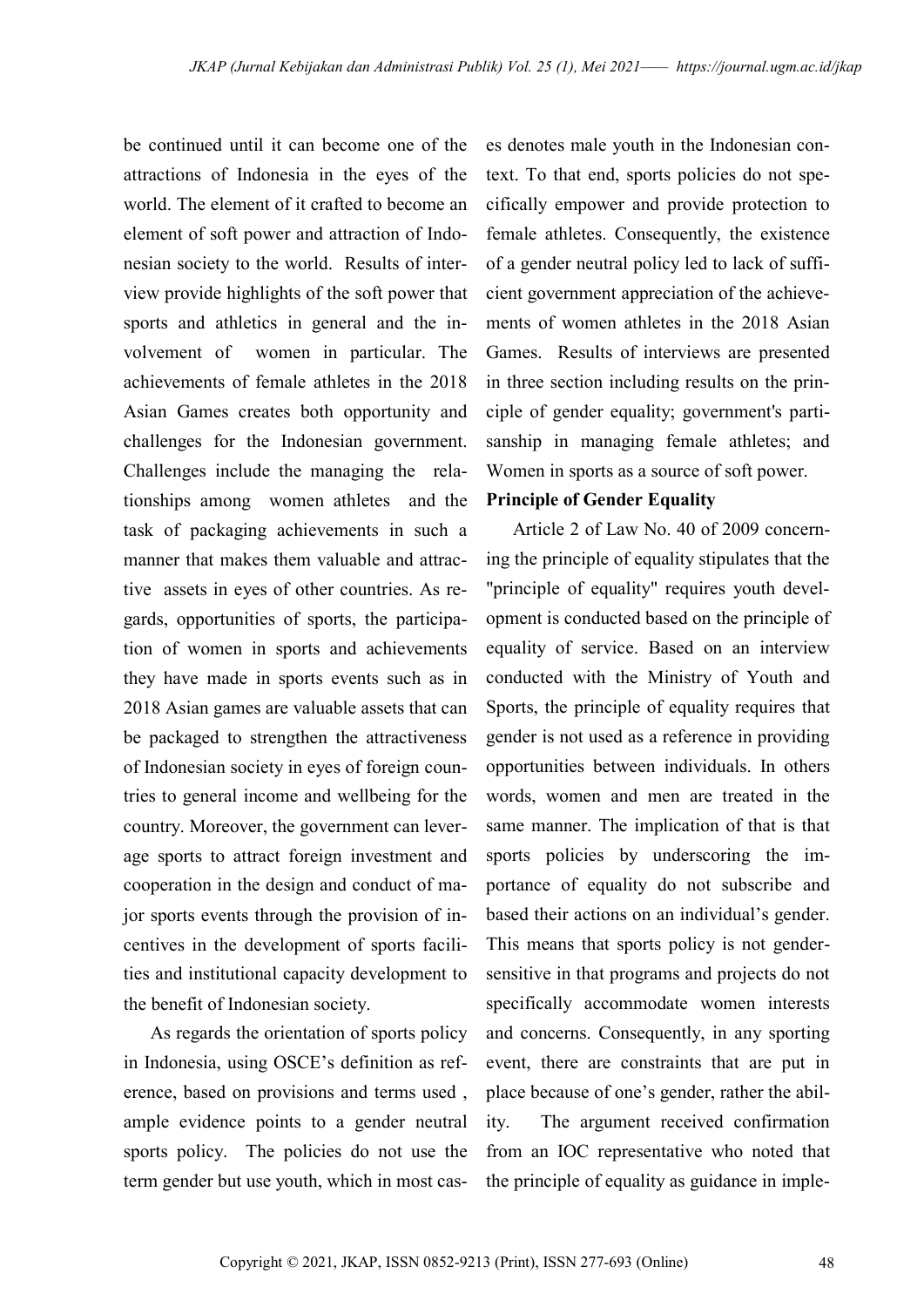menting sports policy does not create special space or opportunities that are specifically tailored toward any gender, female or male. The policy does not have space for differentiating treatment between female and male athletes.

Nonetheless, based on the statement of an official in the Ministry of Protection for the Empowerment of Women and Children the principle of equality is understood to treat gender based on needs. For example, in the case of providing public facilities such as bathrooms, women should be allocated more cloth hangers than men simply because the former usually carry more personal belongings while travelling than men. Thus, while in principle, sports policy is gender neutral, in practice gender sensitivity is applied. The implication of the foregoing is that discretion can be used to address absence of gender sensitivity, which nonetheless, does not resolve the impact that lack of gender sensitivity in laws leaves the issue to the discretion of individuals and institutions, which may not apply in all cases.

# **The Indonesian Government's Partisanship in Managing Female Athletes**

Indonesia has a Ministry of Protection for the Empowerment of Women and Children that is responsible for women and children related. There is, however, no collaboration between the Ministry of Women and Children, Protection and Empowerment in managing issues and concerns of female athletes in Indonesia. Managing female athletes (empowerment, strengthening and programs) should be the responsibility of the Ministry of Youth and Sports However, since the Ministry of Protection for the Empowerment of Women and Children is tasked with implementing gender mainstreaming in all government programs and policies, collaboration between the two ministries is required and imperative if women sports activities and interests are to be accommodated in not only programs of the ministry of sports but also those implemented by other ministries and non ministerial institutions. Based on outcome of an interview with officers in the Planning Bureau, in the Ministry of Youth and Sports, the ministry with the consultation of the Ministry of Protection for the Empowerment of Women and Children drafted a regulation that is aimed at gender mainstreaming, which was proceeded by the establishment of a Working Group Unit on the issue. Specifically, gender mainstreaming perspectives in the regulation and working group were based on the collaboration between the Deputy Assistant on Gender Equality in Health Education and Family Development, ministry of women and children protection and empowerment with the Ministry of Youth and Sports. Unfortunately, regulation has to this day noy been issued due in part to the cabinet reshuffle. In other words, the government has only gone as formulating support for gender sensitive policies, but little of implementation.

## **Women Athletes as A Source of Indonesian Soft Power**

The issue of soft power is not limited to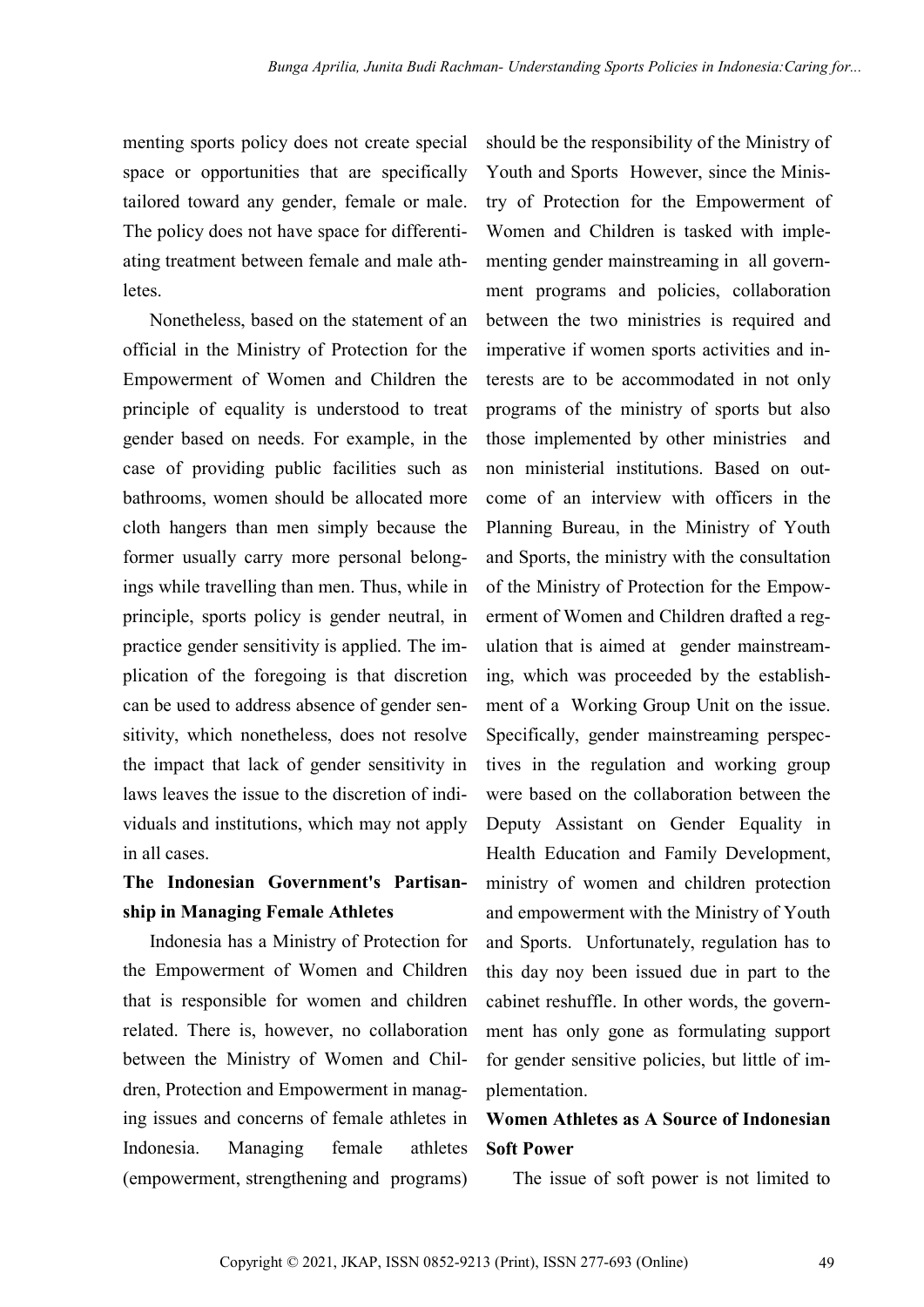Indonesia but is global in nature. The issue relates to the management of female athletes as a source of Indonesia's uniqueness in eyes of other countries (Rachman, et al., 2020). Moreover, by leveraging the benefits of the concept, Indonesia complies with its ratification of CEDAW (Convention on Elimination of all forms of Discrimination Against Women), which is an international charter on the observance of rights for women that took effect on 3 September 1981. Managing achievements of women athletes as soft power should go beyond the fanfare and celebrations of the conduct and end of the games. There is thus need for a shift in paradigm and outlook toward making comprehensive preparations, and program planning, provision of facilities, as well as aligning the next government Mega Sports Event (MSE) with the goal of leveraging and projecting soft power as a unique national asset. What is also surprising is that Indonesian Olympic Committee (OIC) as a member of the international Olympic Committee, has not been able to develop and implement programs that specially empower women athletes, citing its preoccupation with preparations for 2018 Asian games as the major reason.

Nonetheless, measures have been taken to mainstream gender mainstreaming in sports. In early 2019, IOC held a FGD that addressed on the Challenges of Indonesian Women in Sports, in which IOC Secretary General, Hellen Sarita Delima deputized for IOC. Chairperson The FGD deliberated on three issues that relate to the 2018 Olympic Charter, inter

alia, gender equality at various levels, including management of sports organization (PP / PB), administrators, trainers, referees and athletes; prevention of all forms of violence and discrimination; and anti-doping. In addition, IOC discussed plans to form a Women's Consultation Council on Sports that is expected to protect interests of women in sports (Bramantoro, 2019).

One of the first efforts to highlight the need for gender equality in general and specifically laying strong emphasis on women interests in sports was the establishment of the Indonesian women's sports association (IWSA). The association was formed May 20, 1967 in Jakarta at the initiative of former Indonesian female athletes. The Directorate General of Sports, endorsed the organization based on Decree No. 062 of 1967, May 20, 1967. The ISWA held its first congress during 12-14 October 1967. In 1969, IWSA became a member of the International Association of Physical Education and Sports for Girls and Women (IAPESGW) and in the same year participated in the IAPESGW VI congress in Tokyo - Japan. The IWSA has since 1990 been a member of the Central Indonesian National Sports Committee Functional agency, the International Aerobic Federation (IAF), based in Tokyo - Japan.

In 2018 IWSA gave special appreciation to former female athletes who. To mark the 52nd national sports day, in 2019, IWSA organized a national-level creative exercise competition in the auditorium of PTIK Pearl, South Jakarta, in which contestants competed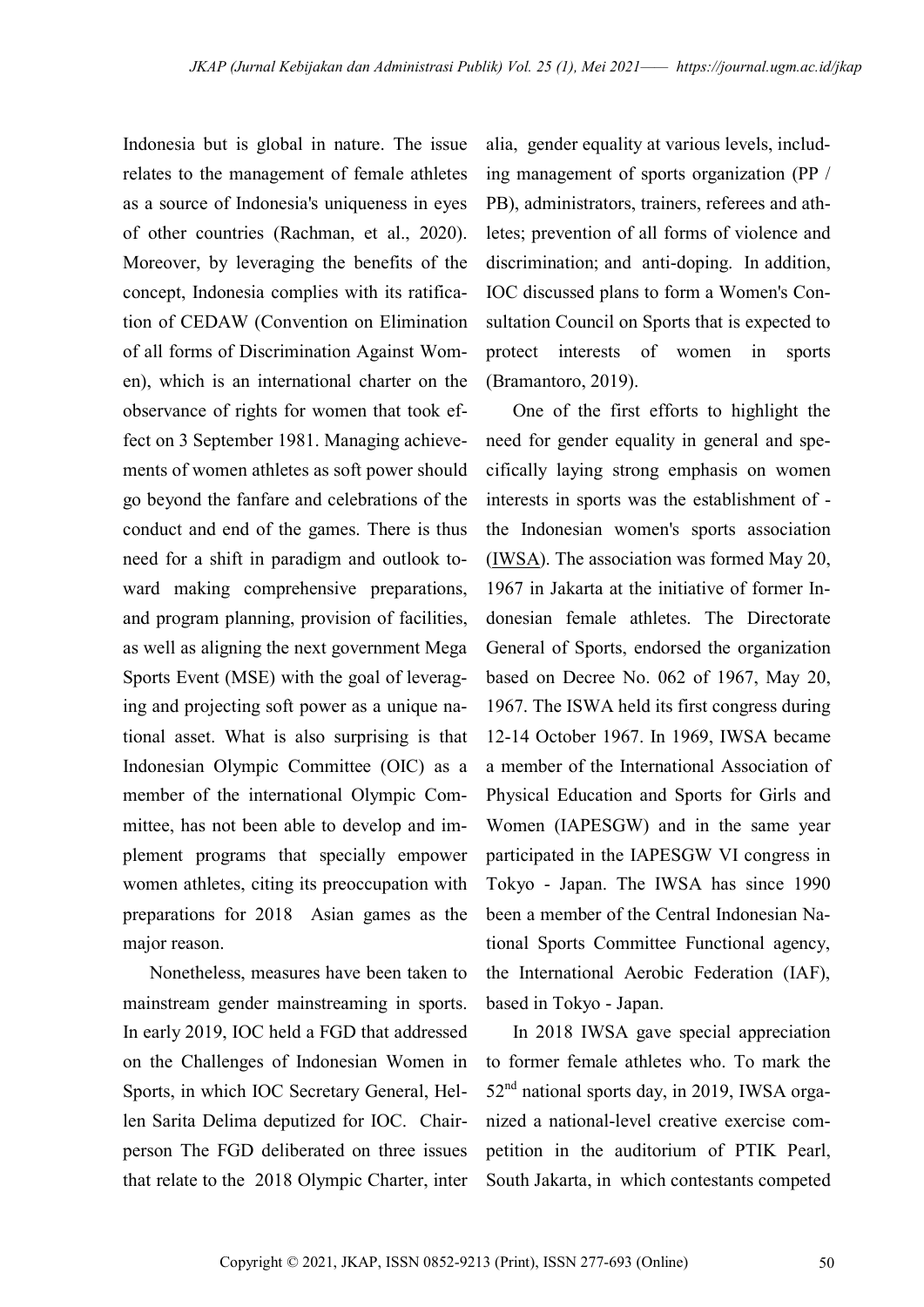for the First Lady's Cup. The IWSA Chairwoman, Tri Suswati Tito Karnavian in her remarks lauded the competition as one of the programs in popularizing sports among children and women (Defianti, 2019).

Besides, strengthening gender equality in sports was recently demonstrated by the establishment of the Women in Sports Foundation Indonesia (WSFI) in July 2019, which was the culmination of a seminar entitled "Improving gender equality through the Olympic movement". WSFI itself is a foundation was formed by former female athletes with the aim of fighting for gender equality in sports. The inauguration ceremony of WSFI was attended by Erick Tohir, the Chairman of Indonesian Olympic Committee) and Puan Maharani, then holding the portfolio of Minister of Women's Empowerment (Primus., 2019). This foundation focuses on efforts that relate to empowering female athletes of all ages, and encouraging sense of pride for female athletes, in spite of their physical limitations they face WSFI can serve as a bridge between the government and Sports Organizations, administrators, trainers, referees and women's athletes in Indonesia. The hope is that the existence of WSIF will the collaboration of the Women in Sports Commission in IOC marks an important step in strengthening the alignment of interests and concerns of women in the management of sports. That way, Indonesia will be able to exploit and enhance the potential of the soft power that is embodied in the involvement of women in sports.

### **CONCLUSION**

The extent to which sports policies are gender sensitive influences the impact they have on women who are participants in sports. Gender sensitive sports policies take into consideration differences in needs, interests of males and females are involved in sports in designing and implementing sports programs. The sports policy in Indonesia, which is based on based on Law No. 40 of 2009 emphasizes the principle of equality, implies that differences in needs and interests of female sports athletes are not take into consideration in the design and implementation of sports programs similar to those of male. In other words, despite the fact that in practice, during sports events the needs of sports athletes are taken into account based on gender, in general the Indonesian sports policy is gender neutral, which makes it biased against interests of women athletes. Various efforts have been made to fill the gap that is create by the lack of gender-sensitive policy through the formation of sports organizations that cater for interests of women athletes, forging collaboration between the ministry of youth and sports and the Ministry of Protection for the Empowerment of Women and Children. Nonetheless, there is still need for even stronger and sustained efforts to enhance synergy among sports organizations, the Ministry of Youth and Sports, and the Indonesian National Sports Committee to coordinate strategy and action that should lead to improvement in conditions that sports man and women face in general and women in particu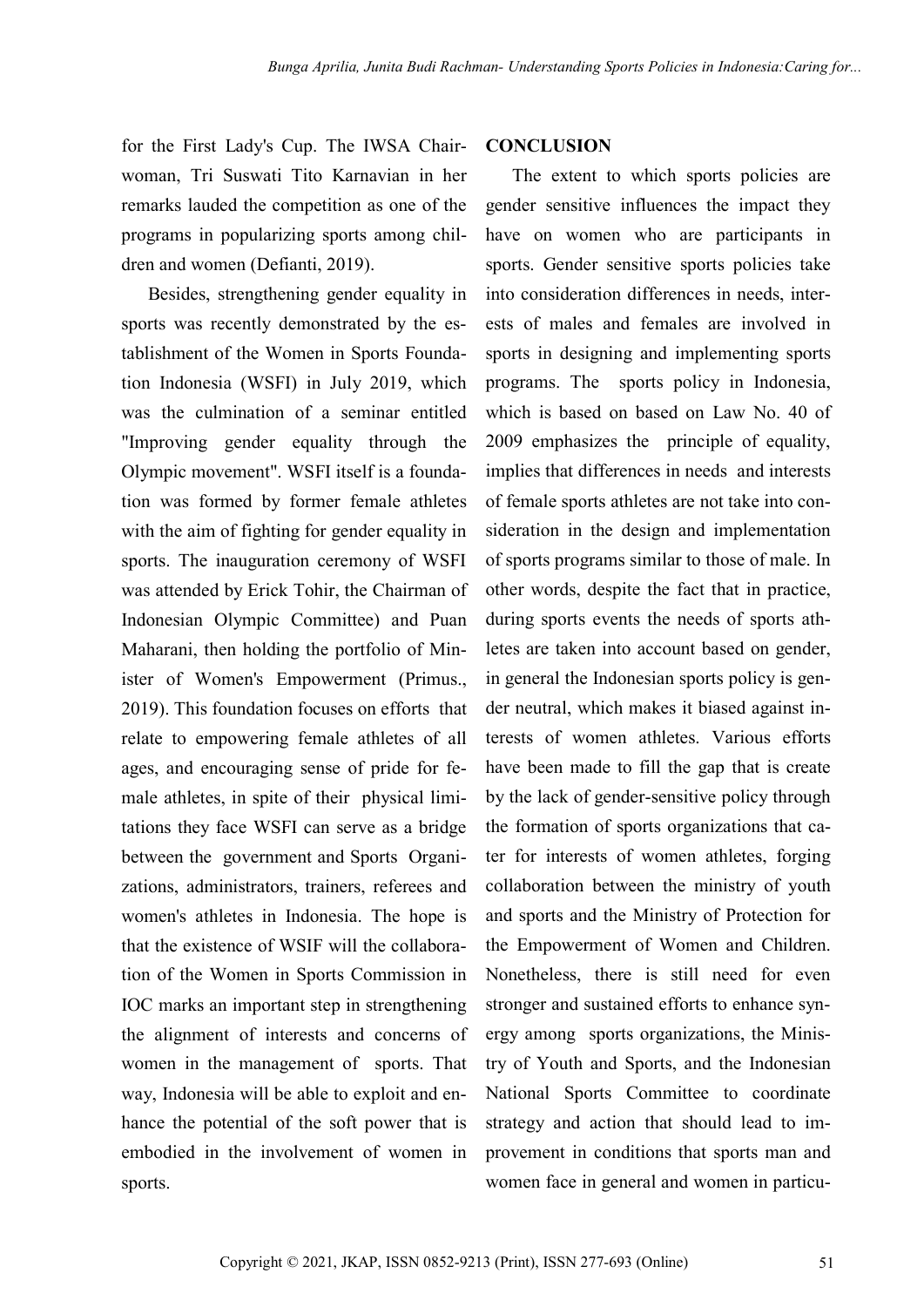lar. Having a common stand will strengthen the bargaining position with the Ministry of Protection for the Empowerment of Women and Children in efforts toward mainstreaming gender sensitivity in not only sports but also other government policies and programs. It is only through develop and implement gender sensitive sports policy that Indonesian government and society can explore and leverage the huge potential of soft power associated with women involvement in sports as powerful attractive force that can benefit the economy and society. That way, the government will have played an important part in paying glowing tribute to the glorious legacy of the achievements of sports women in 2018 Asian games.

### **REFERENCES**

- Adhi Bhaskara, I. L. (2018). *Seksisme di dunia olahraga sebabkan ketimpangan pendapatan atlet* . Retrieved December 5, 2019, from https://tirto.id/seksismedi-dunia-olahraga-sebabkanketimpangan-pendapatan-atlet-c5l1
- Bramantoro, T. (2019). *Perempuan Tingkatkan Prestasi Olahraga Indonesia Bakal Diberdayakan Komite Olimpiade Indonesia*. Retrieved November 12, 2019, from Tibunnews.com: https:// www.tribunnews.com/ sport/2019/01/19/perempuantingkatkan-prestasi-
- Creswell, J. W. (2010). *Research design: pendekatan kualitatif, kuantitatif, dan mixed.* Yogyakarta: PT. Pustaka Pelajar.
- Dania Kardi, D. (2015). *Perdebatan gender di dunia olahraga*. Retrieved December 10, 2019, from CNN Indonesia: https:// www.cnnindonesia.com/ olahraga/20150122114209-178-26470/ perdebatan-gender-di-dunia-olahraga
- Defianti, I. (2019). *Gelar lomba senam kreasi perwosi pasarkan olahraga untuk per-*

*empuan dan anak* . Retrieved December 10, 2019, from Liputan6.com: https://www.liputan6.com/news/ read/4057437/gelar-lomba-senamkreasi-perwosi-pasarkan-olahraga-u

- Djaman, F. (2018). *Kecantikan 5 atlet berhijab Indonesia bikin penonton Asian Games gagal focus* . Retrieved December 7, 2019, from https:// makassar.terkini.id/kecantikan-5-atletberhijab-indonesia-bikin-penonton-Asian-games-gagal-fokus/
- Febrianto, L. (2018). *Panjat tebing Asian Games 2018 aries susanti rahayu tak pandang puji lestari sebagai rival*. Retrieved December 12, 2019, from Bola.com: https://www.bola.com/Asiangames/read/3627438/panjat-tebing-Asian-games-2018-aries-susanti-rahayu -tak-pandang-puji-lestari-sebagai-riva
- Gerintya, S. (2018). *Tingkat Kesetaraan Gender Indonesia Kalah Jauh oleh Filipina*. Retrieved December 7, 2019, from Tirto.id: https://tirto.id/tingkatkesetaraan-gender-indonesia-kalah-jauh -oleh-filipina-c9ms
- H.A, Kaylani. (2015). The Female Athlete. In D. R. Glaudemans A., *Nuclear Medicine and Radiologic Imaging in Sports Injuries.* Springer.
- Harahap, I. (2018). Government Policy in Improving the Achievement of National Athletes. *Journal of Entrepreneurship, Management, and Industry (JEMI) Volume 1 Number 04 - December 2018*.
- Herlinawati S., M. (2019). *Komnas perempuan minta pemerintah terapkan kebijakan sensitif gender*. Retrieved December 10, 2019, from antaranews.com: https:// www.antaranews.com/berita/793530/ komnas-perempuan-minta-pemerintahterapkan-kebijakan-sensitif-gender
- Lesek, G. (2016). *Ini sejarah kiprah wanita di olimpiade*. Retrieved December 1, 2019, from Beritasatu: https:// www.beritasatu.com/olahraga/378839/ ini-sejarah-kiprah-wanita-di-olimpiade
- M, F. K. (2017). Sports Activities High Performance Muslim Women Athletes in Indonesia and Malaysia. *IOP Conference Series: Materials Science and Engineering (Vol. 180). Institute of Physics Publishing.*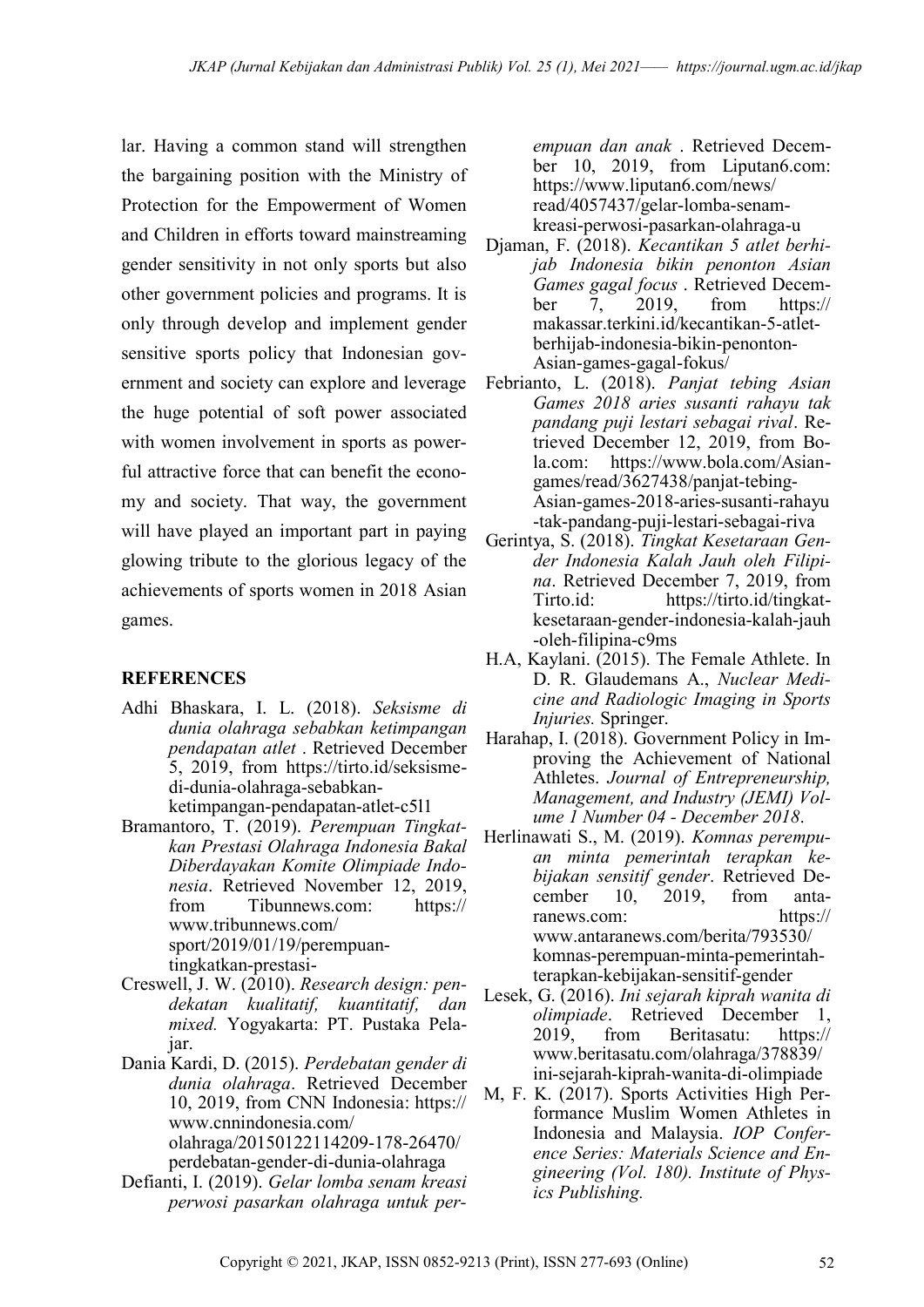- Mariatna, S. (2019). *Daftar juara piala dunia wanita 1991-2019*. Retrieved December 10, 2019, from https:// www.goal.com/id/berita/daftar-juarapiala-dunia-wanita-1991- 2019/115jzye5scqaf1jmvt2qc30pwc
- Miles, M. B. (1994). *Qualitative data analysis: An expanded sourcebook.* Beverly Hills: Sage Publications.
- MT. (2018). *Ini sejarah dan perkembangan olahraga renang di dunia* . Retrieved December 10, 2019, from Tagar.id: https://www.tagar.id/ini-sejarah-danperkembangan-olahraga-renang-didunia/
- MT. (2019). *Jelang Kongres, KOI Ubah AD ART*. Retrieved December 10, 2019, from malukuterkini.com: https:// www.malukuterkini.com/2019/09/26/ jelang-kongres-koi-ubah-ad-art/
- Nva. (2019). *Aries Susanti pecahkan rekor dunia panjat tebing*. Retrieved December 3, 2019, from https:// www.cnnindonesia.com/ olahraga/20191020044528-178- 441007/aries-susanti-pecahkan-rekordunia-panjat-tebing
- Organization for Security and Co-operation in Europe (OSCE). (2009). How to "engender" migration policies: Data and Tools for Gender Mainstreaming. In *Guide on Gender- Sensitive Labour Migration Policies* (p. 19). Vienna: OSCE Secretariat.
- P. Sayrani, L., & Sasmita, S. (2008). Model pengembangan karier pegawai berperspektif gender dalam organisasi publik. *JKAP UGM*, 169.
- Pfister, G. (2010). Women in sport-gender relations and future perspectives. . *Sport in Society*, 234-238.
- Primus, J. (2019). *Demi Kesetaraan Gender, Ketua KOI Lakukan Hal Ini*. Retrieved December 6, 2019, from kompas.com: https://olahraga.kompas.com/ read/2019/07/31/17240688/demikesetaraan-gender-ketua-koi-lakukanhal-ini?page=all.
- Primus, J. (2019). *Dua Alasan Piala Dunia Wanita Bisa Jadi Catatan Sejarah*. Retrieved December 10, 2019, from https://bola.kompas.com/ read/2019/06/10/17472388/dua-alasanpiala-dunia-wanita-bisa-jadi-catatan-

sejarah

- Rachman, J. B., Suryadipura, D., & Aditiany, S. (2018). Legasi Asian Games 2018: Keberdayaan Atlet Perempuan Indonesia sebagai sumber soft power. In *Gender dalam Hubungan Internasional di Indonesia - Australia* (p. 150). Depok: PT. Kanisius.
- Rachman, J. B., Suryadipura, D., Aditiany, S., Utama, B. P., Aprillia, B., Suherman, A., et al. (2020). *Legasi Asian Games 2018: Potensi Sumber Soft Power Indonesia.* Bandung: CV. Pustaka Utama Bandung.
- Rachman, J. B., Suryadipura, D., Aditiany, S., Utama, B. P., Sutantri, S. C., & Novalini, M. R. (2019). *Soft Power Indonesia Dalam Perhelatan Asian Games 2018.* Bandung: CV.Pustaka Utama Bandung.
- Raita, K. (1999). The movement for the promotion of competitive women's sports in Japan, 1924–35. . *The International Journal of the History of Sport*, 120- 134.
- Ruslan. (2015). Health promotion through physical actvity,physical education, sports science and technology: global and indonesian perspective. *4th international sports conference of physical education and sports science* (p. 165). Jakarta: UNJ Publisher.
- Suwarno, P. (2018). *Rika Wijayanti Satusatunya Atlet Perempuan Peraih Tiga Medali Emas di Asian Games*. Retrieved March 20, 2020, from Tribunnews.com: https:// kaltim.tribunnews.com/2018/08/30/rika -wijayanti-satu-satunya-atletperempuan-peraih-tiga-medali
- United Nations. (2007). Women, gender equality and sport. . *Women 2000 and Beyond*, 1-40.
- UTI. (2019). *UTI. (2019) The amount of women's contribution in the history of national sports achievements.* Retrieved January 12, 2020, from www.cakrawalanews.co.id: http:// www.cakrawalanews.co.id/ artikel/3090/Besarnya-Contribution-Perempuan-Dalam-History-Prestasi-Sports-National-
- Wulandari, R. (2016). *Menelusuri jejak wanita dalam olimpiade lewat google*